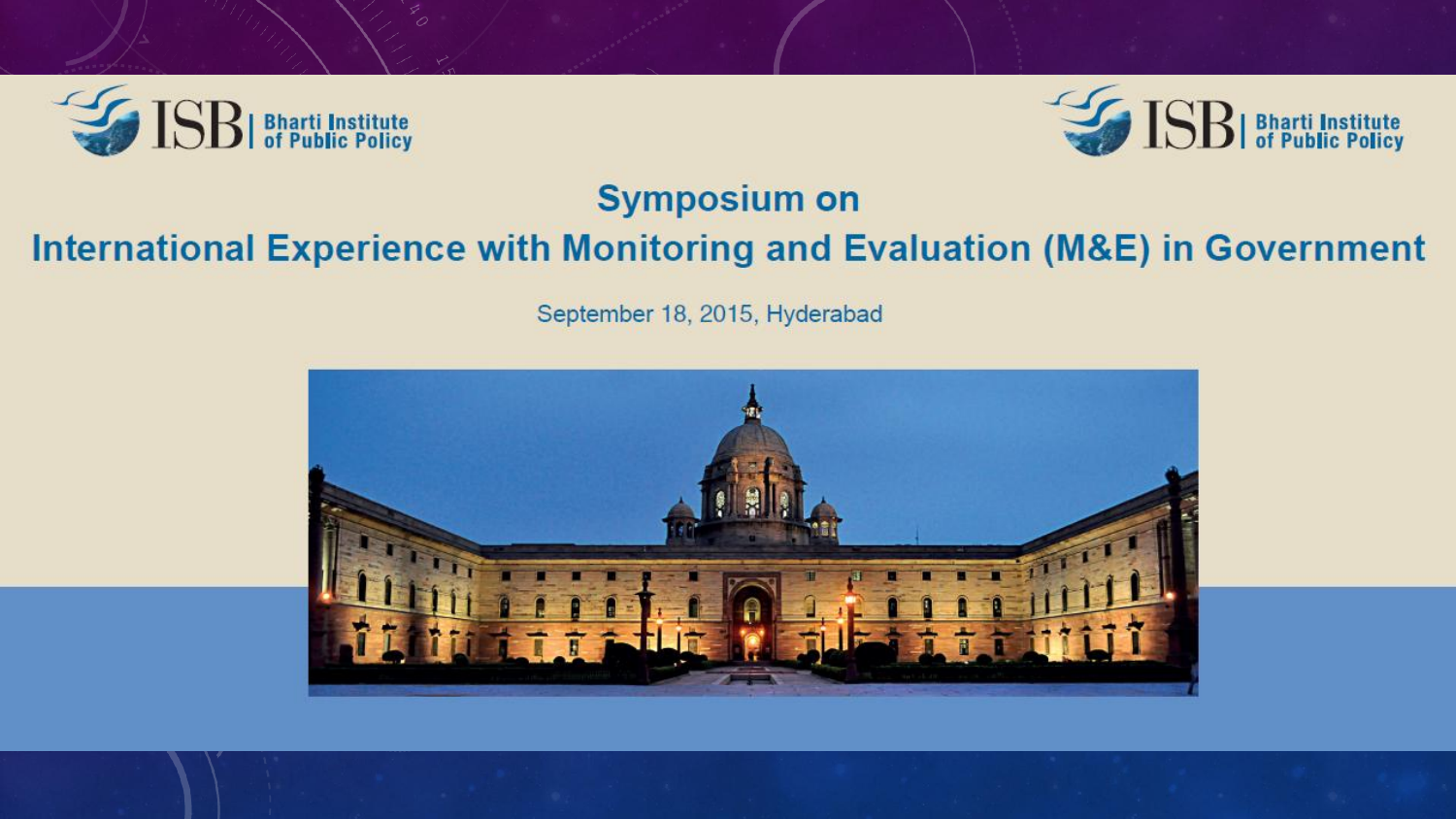



### **Symposium on** International Experience with Monitoring and Evaluation (M&E) in Government

## Mr. September 18, 2015, Hyderabad

**Former Secretary, Coordination Cabinet Secretariat**



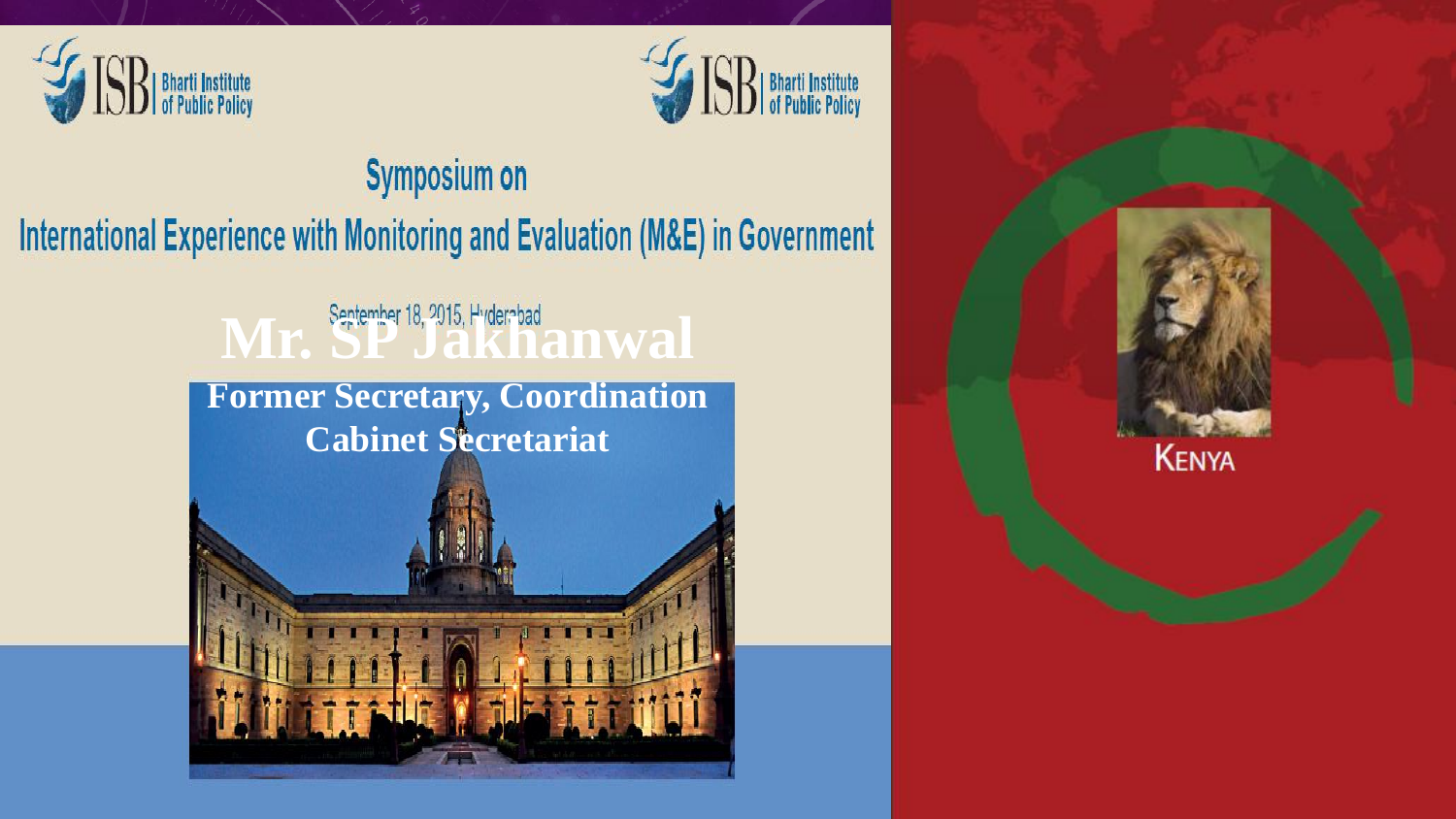# **Presentation Outline**

- **1. Brief Description of Kenya**
- **2. The M&E System**
- **3. Similarities with Indian M&E System**
- **4. Dissimilarities with Indian M&E System**
- **5. Lessons for India**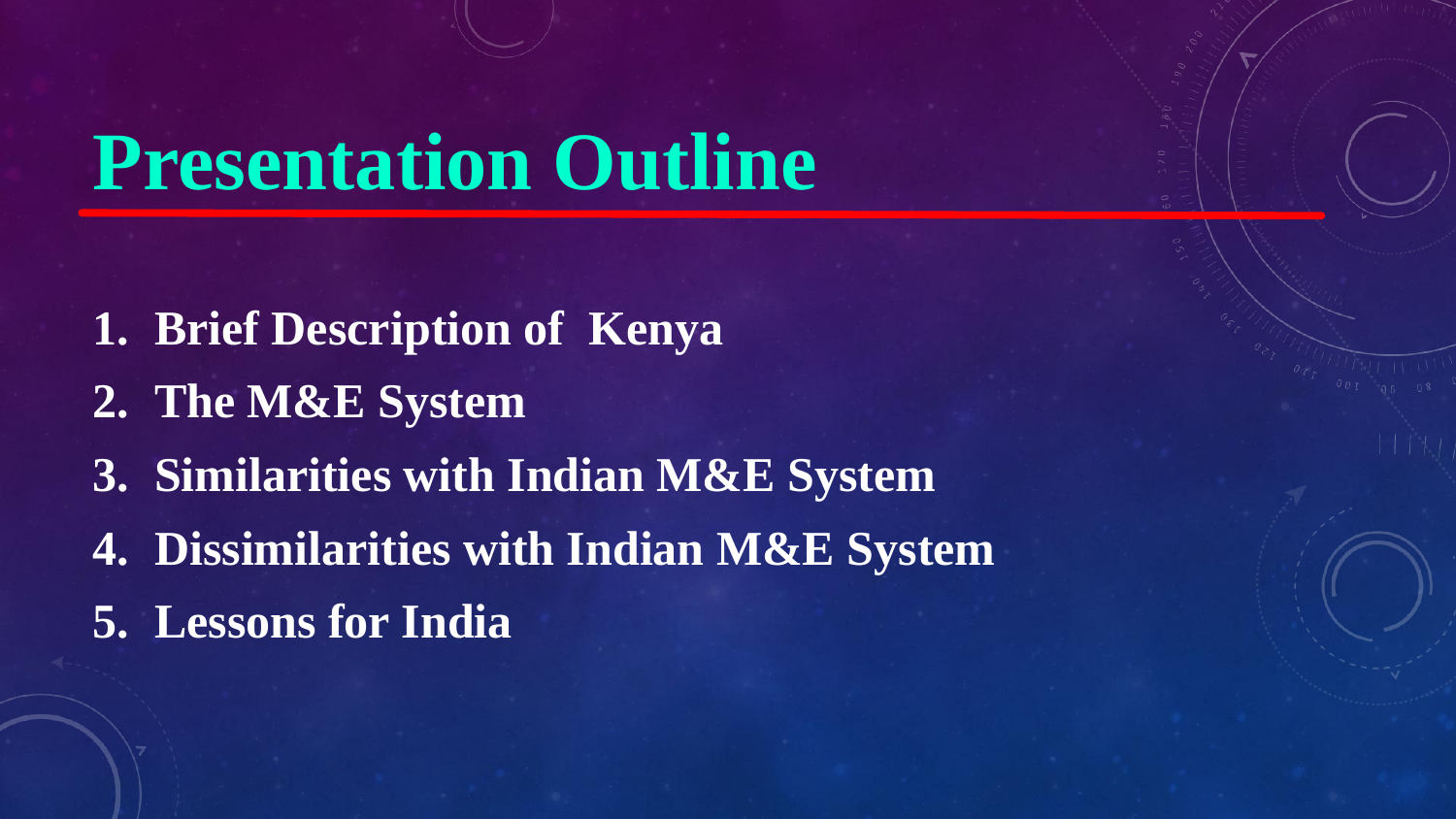# **1. Brief Description of the country**

| <b>CAPITAL</b>    | Nairobi                             |
|-------------------|-------------------------------------|
| <b>GOVERNMENT</b> | <b>Presidential Republic</b>        |
| <b>AREA</b>       | $581,309$ sq.km (49th in the world) |
| <b>POPULATION</b> | 44.35 million (2013)                |
| <b>GDP</b>        | \$44.10 billion (2013)              |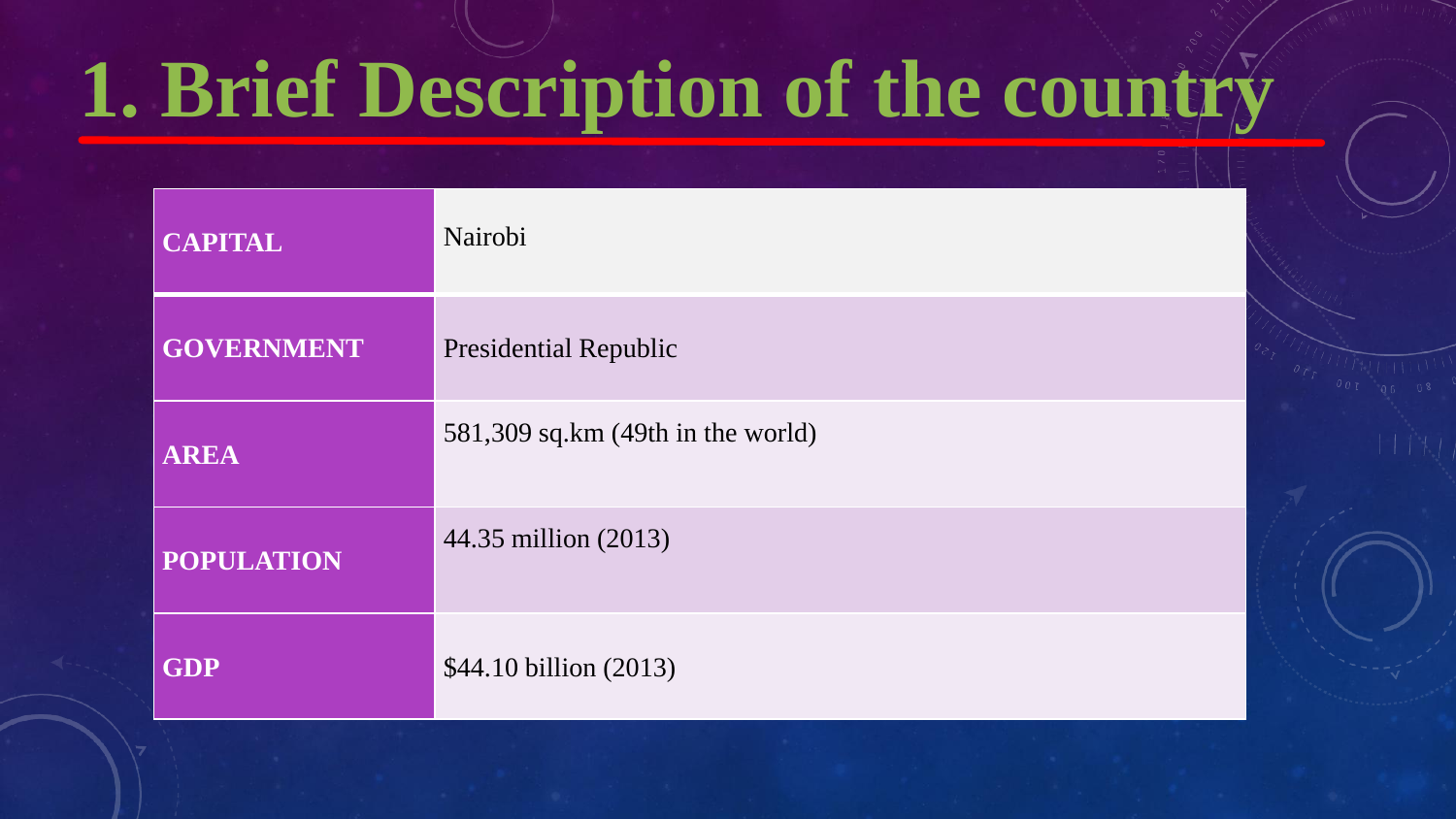### **A. What is evaluated?**

In Kenya, PCs are currently implemented in four categories of institutions

- 1. Departments
- 2. State Corporations
- 3. Public Universities
- 4. Tertiary / Local Authorities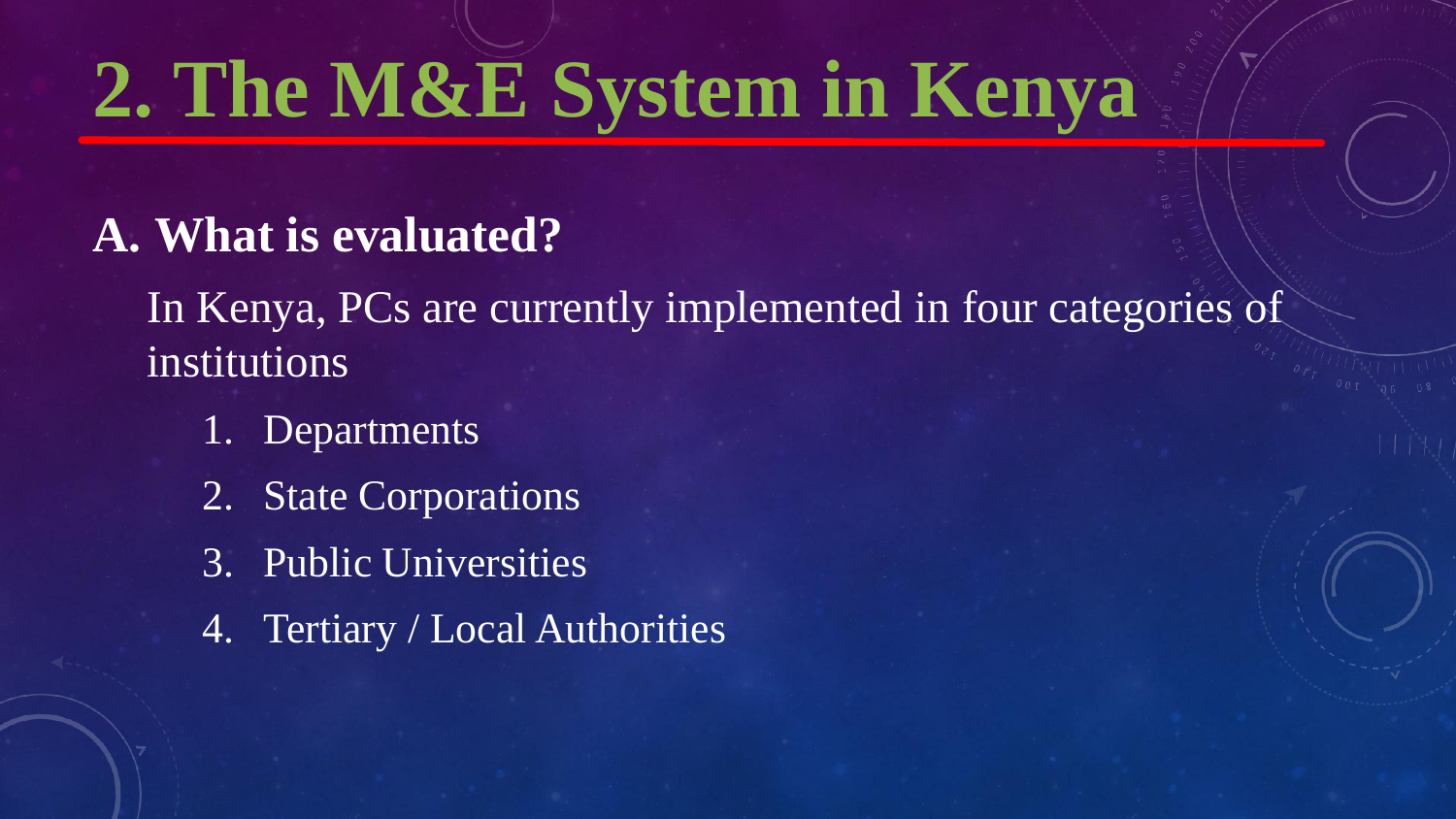### **B. How it is evaluated?**

**Methodology of Performance Evaluation in Kenya** 

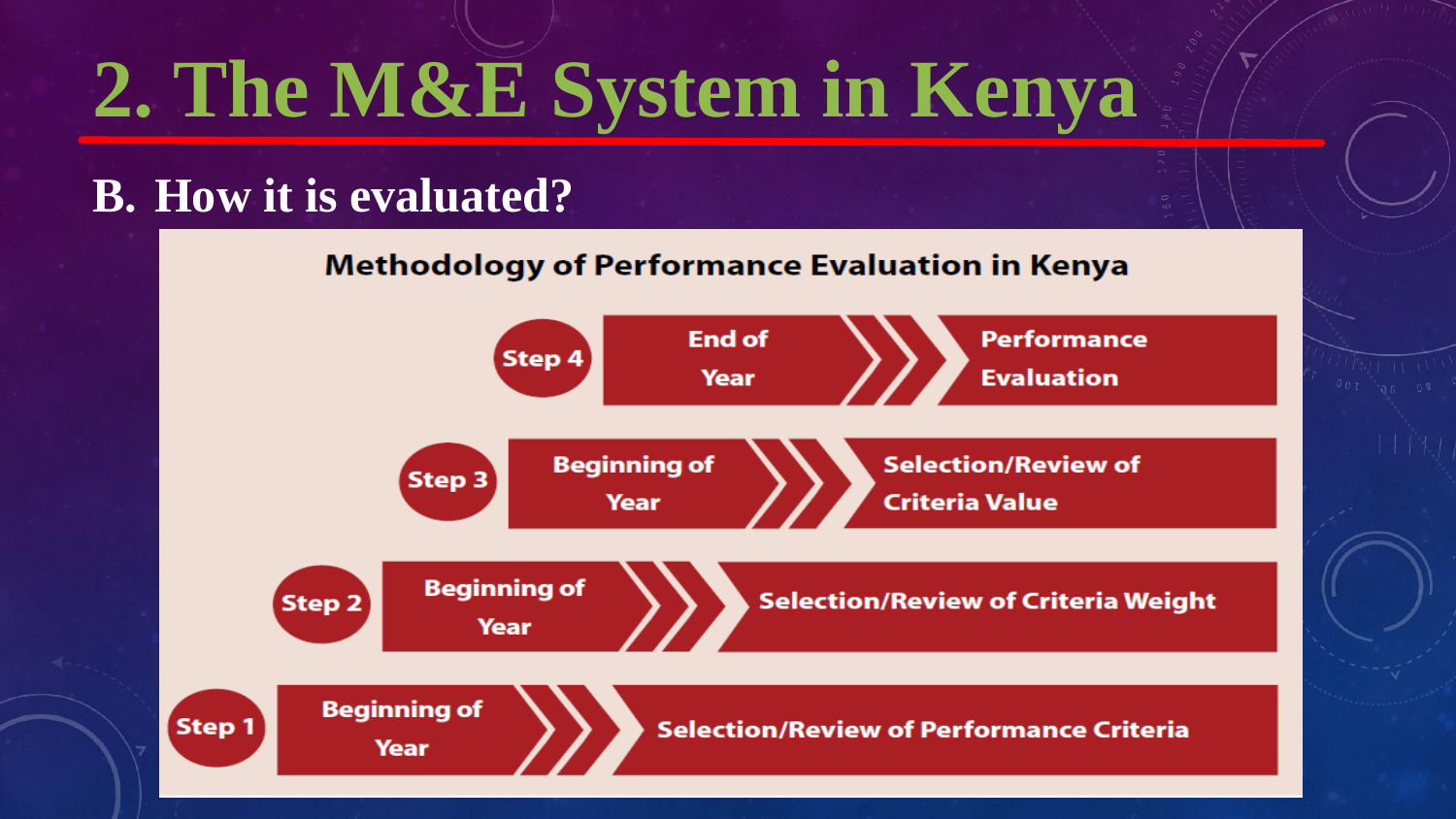**C. Who evaluates?**

Performance Contracting Division is the nodal office for overseeing the working of PCS. Initially, it was nested in the President's office. In 2008 it became a part of the Department of Planning and Devolution under the Prime Minister.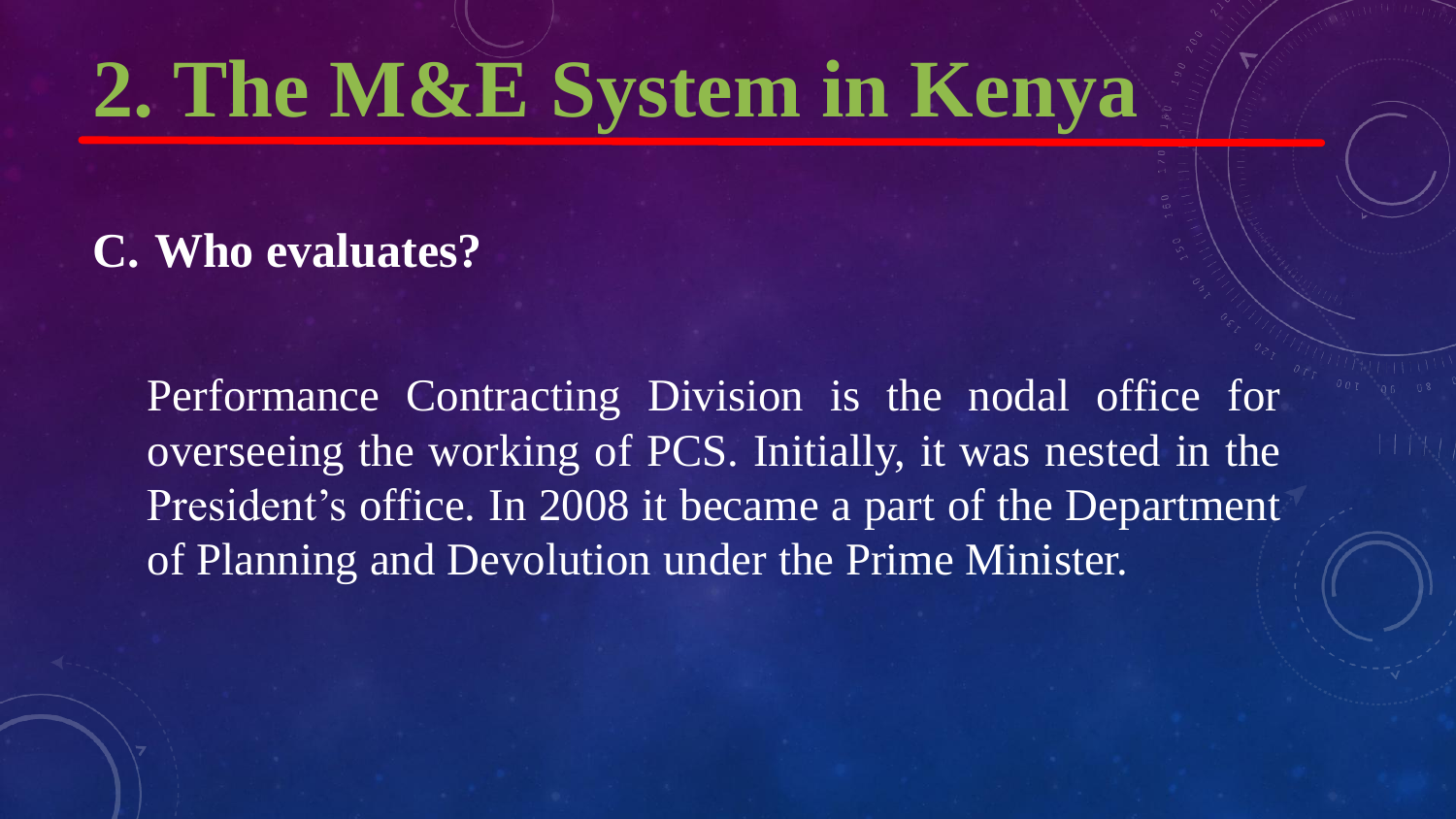### **D. Has it Sustained?**

- Has been in operation for more than ten years
- Did not require huge amounts
- Mostly home grown
- Covered the entire public sector, right from 2004: about 40 ministries, 130 public enterprises, 175 local authorities covering about 0.7 million staff.
- During the last ten years of Performance Contracting System (PCS) in Kenya, the model has been refined both conceptually and operationally as reflected in detailed Guidelines on PCS. 10th Cycle (edition) of Guidelines (2013-14).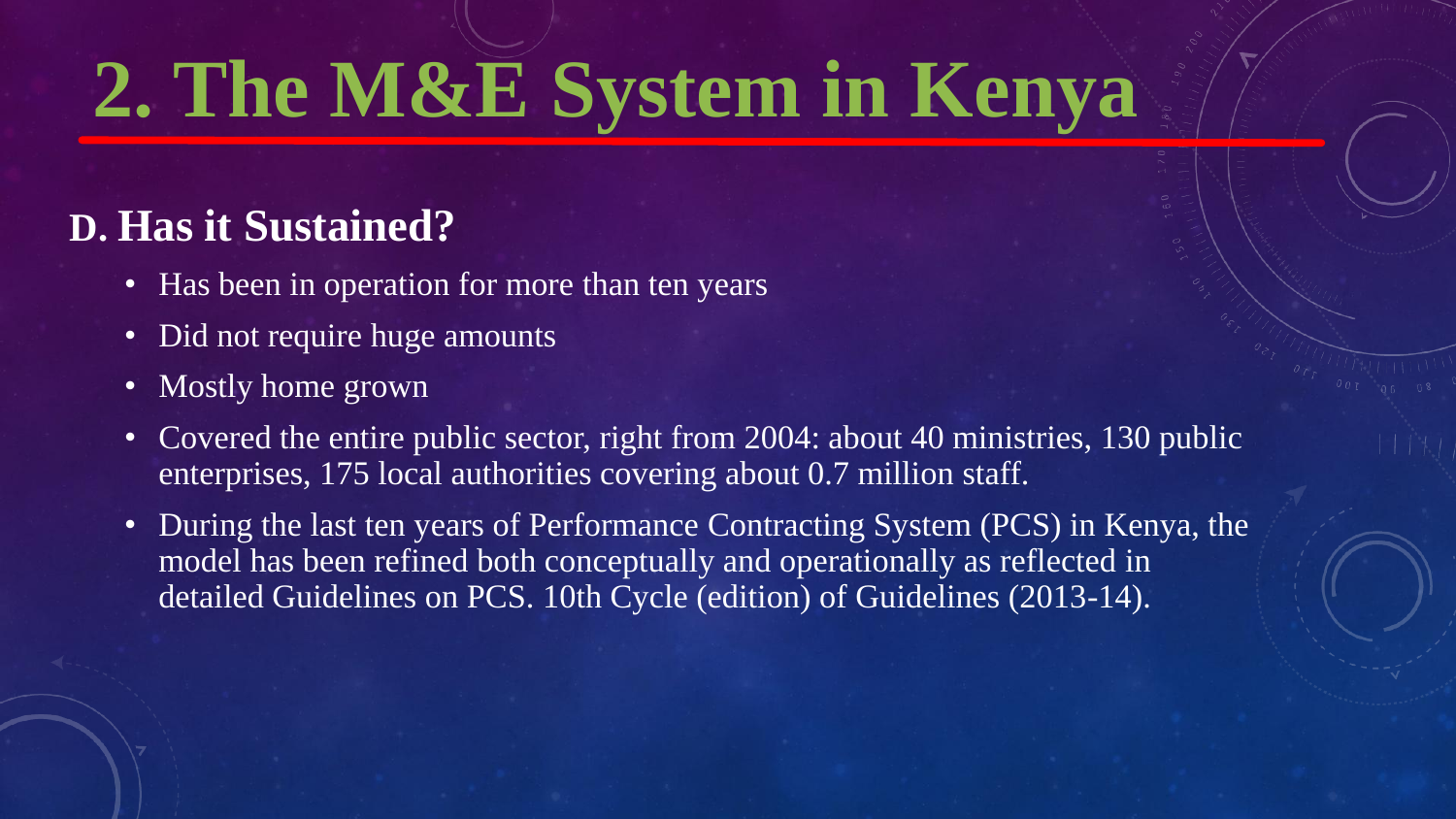**Accolades & Recognition** 

For its excellent endeavour in the field of GPMS, Kenya received numerous international accolades & recognition such as

- All Africa Public Sector Innovation Awards 2010
- UN Public Service Award in 1st category of transparency, accountability and responsiveness in public service
- Top 20 service delivery innovations: Ash Institute at Harvard University, 2007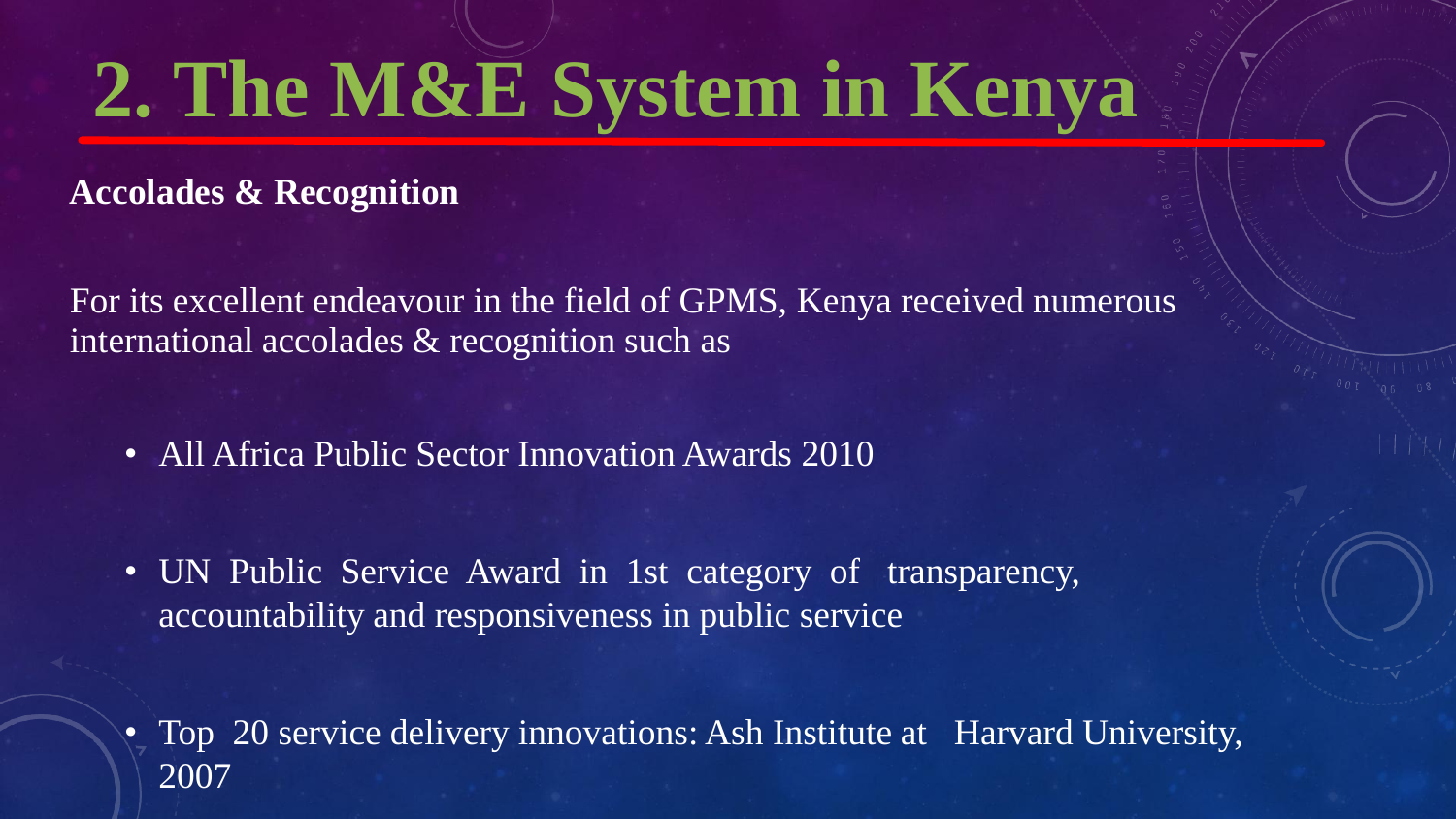## **3. Similarities with Indian M&E System**

- **1. Similar Structure (differences in details). Both RFD and PCs have six sections**
- **2. Both countries have covered only executive wing of the state under the system; left out judiciary and legislative branches**
- **3. In both countries Performance Management Division (PMD) is nested in co-ordinating Ministries (Cabinet Secretariat in India and Department of Planning and Devolution in Kenya)**
- **4. Both countries attempt to ensure alignment of PC/RFD with national priorities; five-year plans and annual budgets. Kenya seems to insist for compliance with national priorities before negotiations commence at peer group.**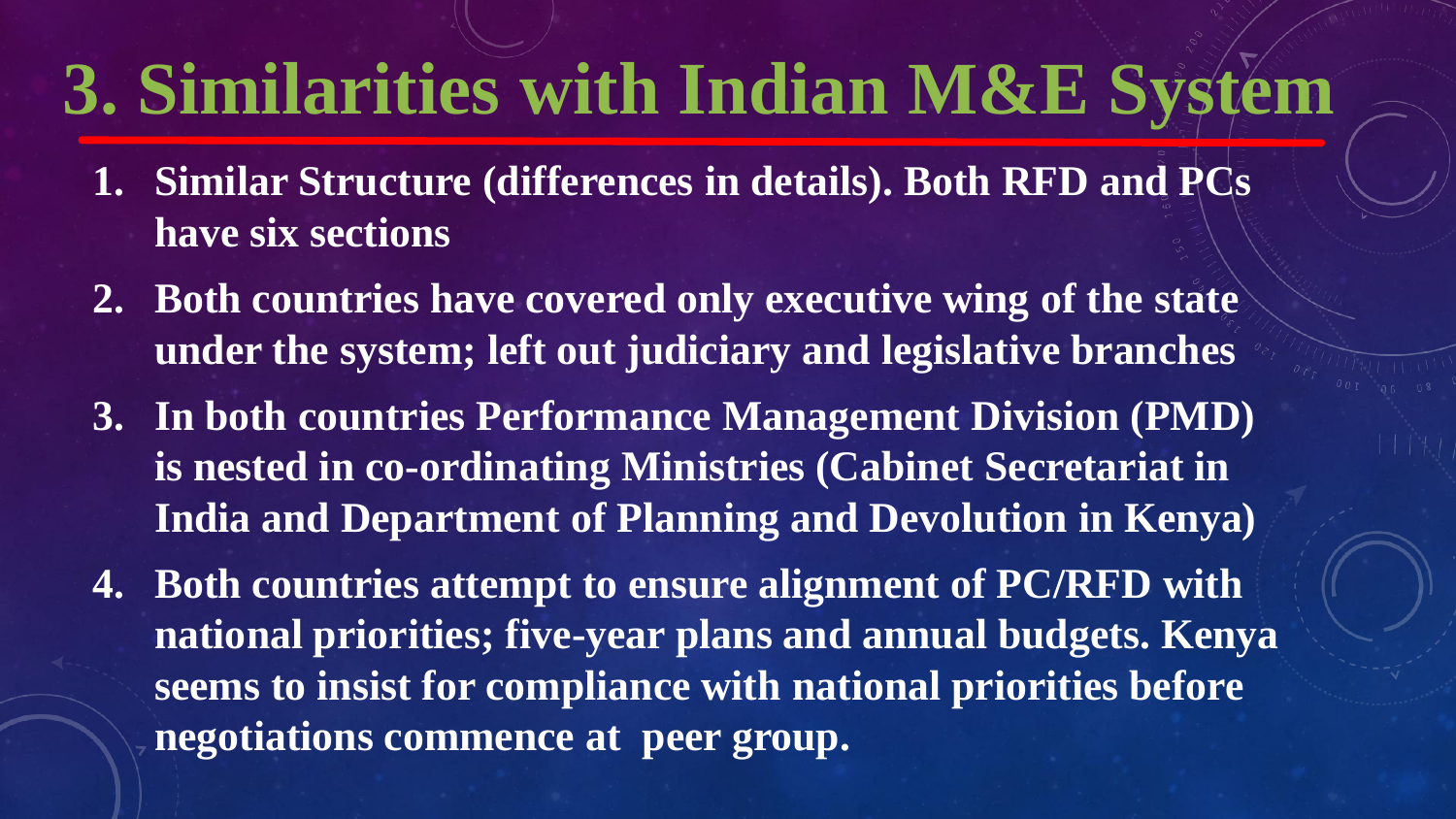### **3. Dissimilarities with Indian M&E System**

#### **1. Signing of Agreement**

- Cabinet Secretary in Kenya either signs or countersigns performance contracts.
- In India agreement is between minister (political executive) and Secretary (executive head of bureaucracy in a department)

#### **2. Coverage**

- The Kenyan system covers all Ministries and Departments.
- The Indian system exempts four-five Ministries/Departments.
- In Kenya there is a cascading down of PCs with the help of a common template for ministries, state enterprises, public universities and tertiary organizations
- in India there are two separate templates: one for ministries and the other for CPSEs, and there is no 'cascading down' to lower levels of public administration, although some states have adopted the RFD methodology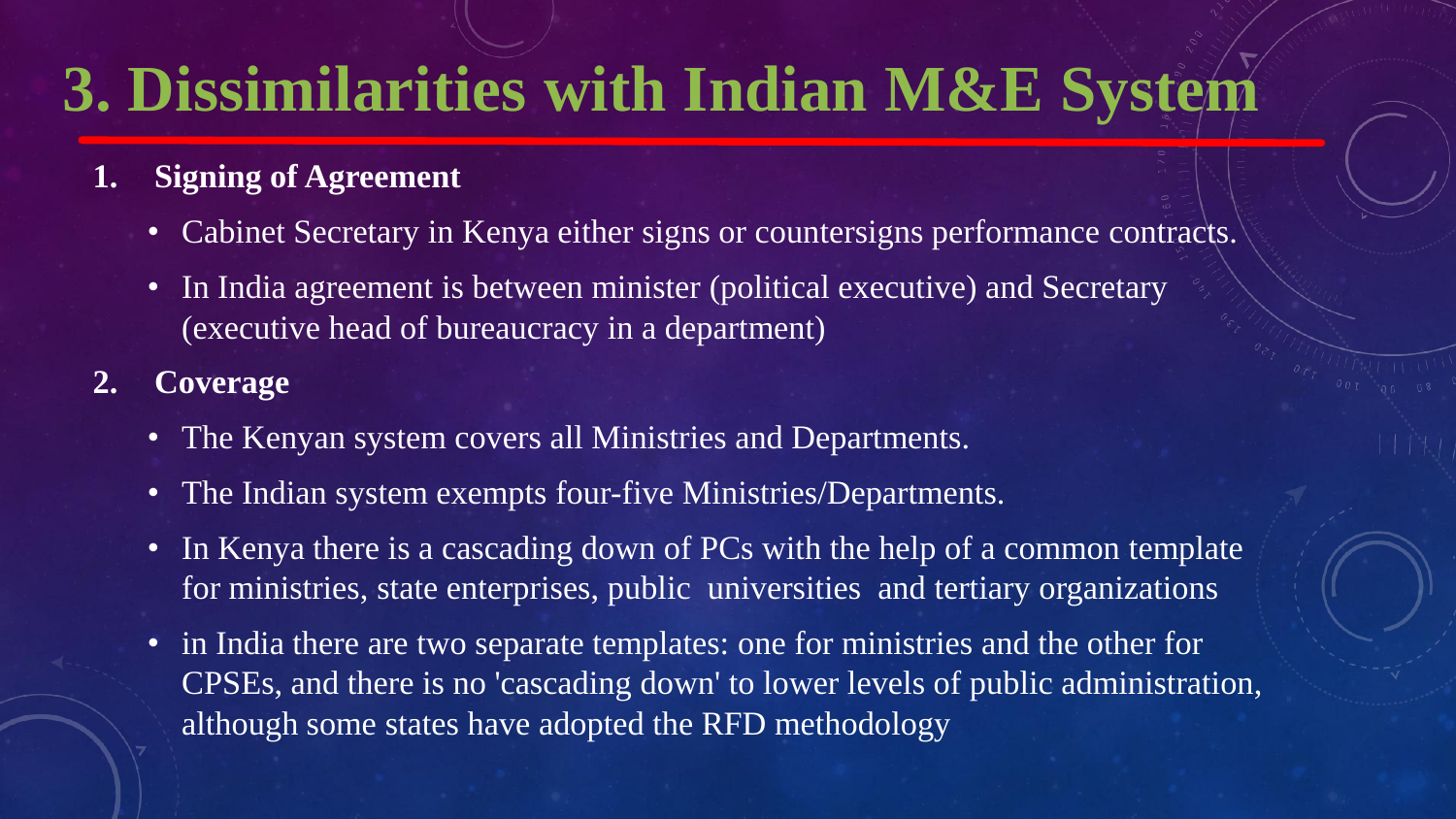### **3. Dissimilarities with Indian M&E System**

#### **3. Declaration of Results**

- Ranking are announced publicly in Kenya
- In India a few departments incorporate information on performance evaluation in their Annual Reports. Ranking is not made public in India.

#### **4. Segregation of Success Indicators**

- Kenyan system is more tightly structured with success indicators grouped in six management domains -- somewhat similar to 'segregated business lines', which are of critical importance for benchmarking across departmental boundaries.
- In India Ad hoc Task Force (ATF) and Ministries have larger discretion with 85% weight on SIs relevant to them; remaining 15% reserved for mandatory indicators common to all departments.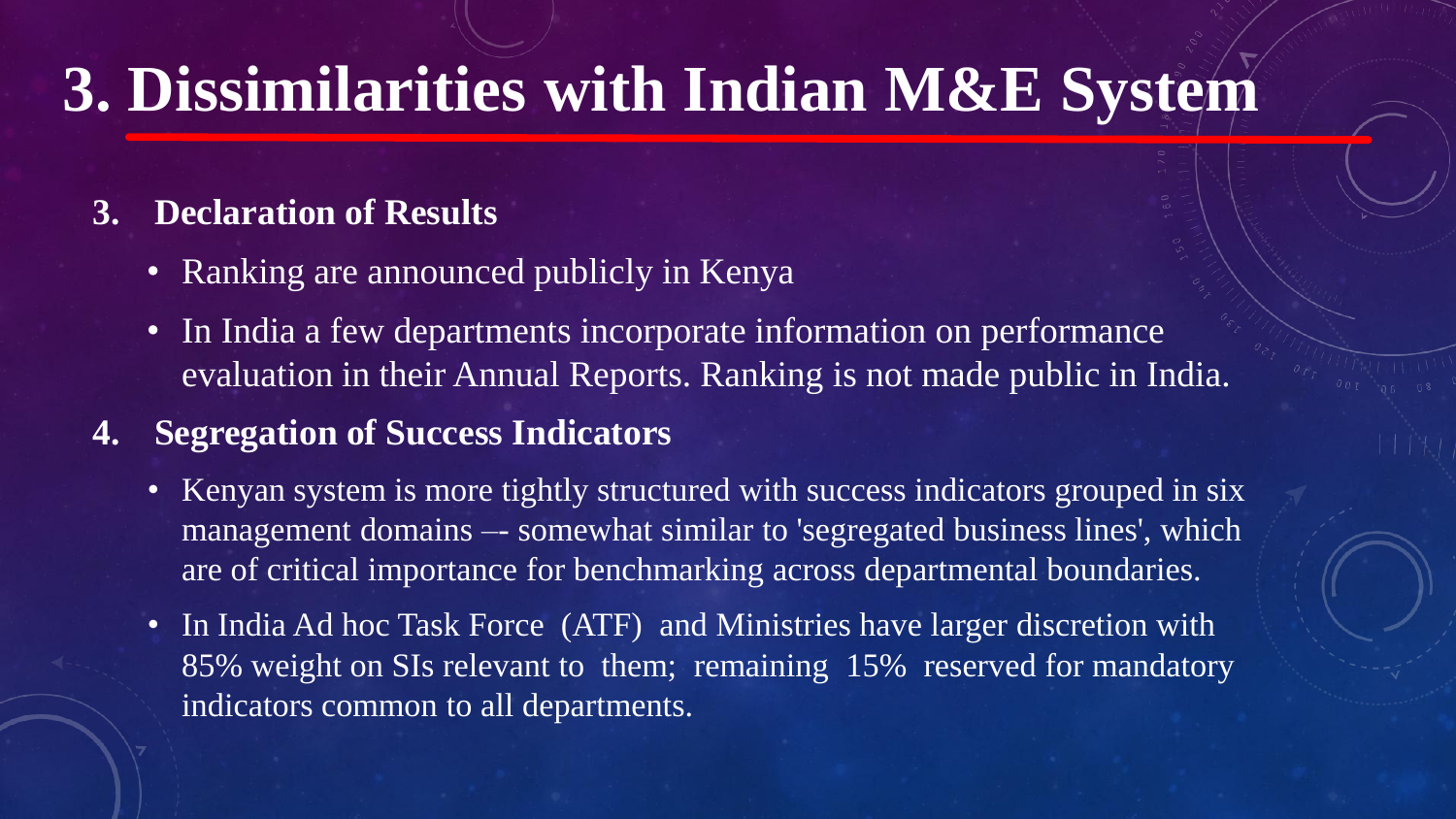### **3. Dissimilarities with Indian M&E System**

#### **5. Performance Related Pay**

- Top three performing public institutions are entitled to 13th month pay or part thereof
- In India, financial incentive formula is in the process of evolution

#### **6. Citizen Consultation and Feedback**

- Inputs from Kenya's customers' satisfaction survey receive a high weight, in evaluation of performance;
- in India impact evaluation is, at times, is made a success indicator but the level of satisfaction of citizens/ customers does not affect composite RFD score directly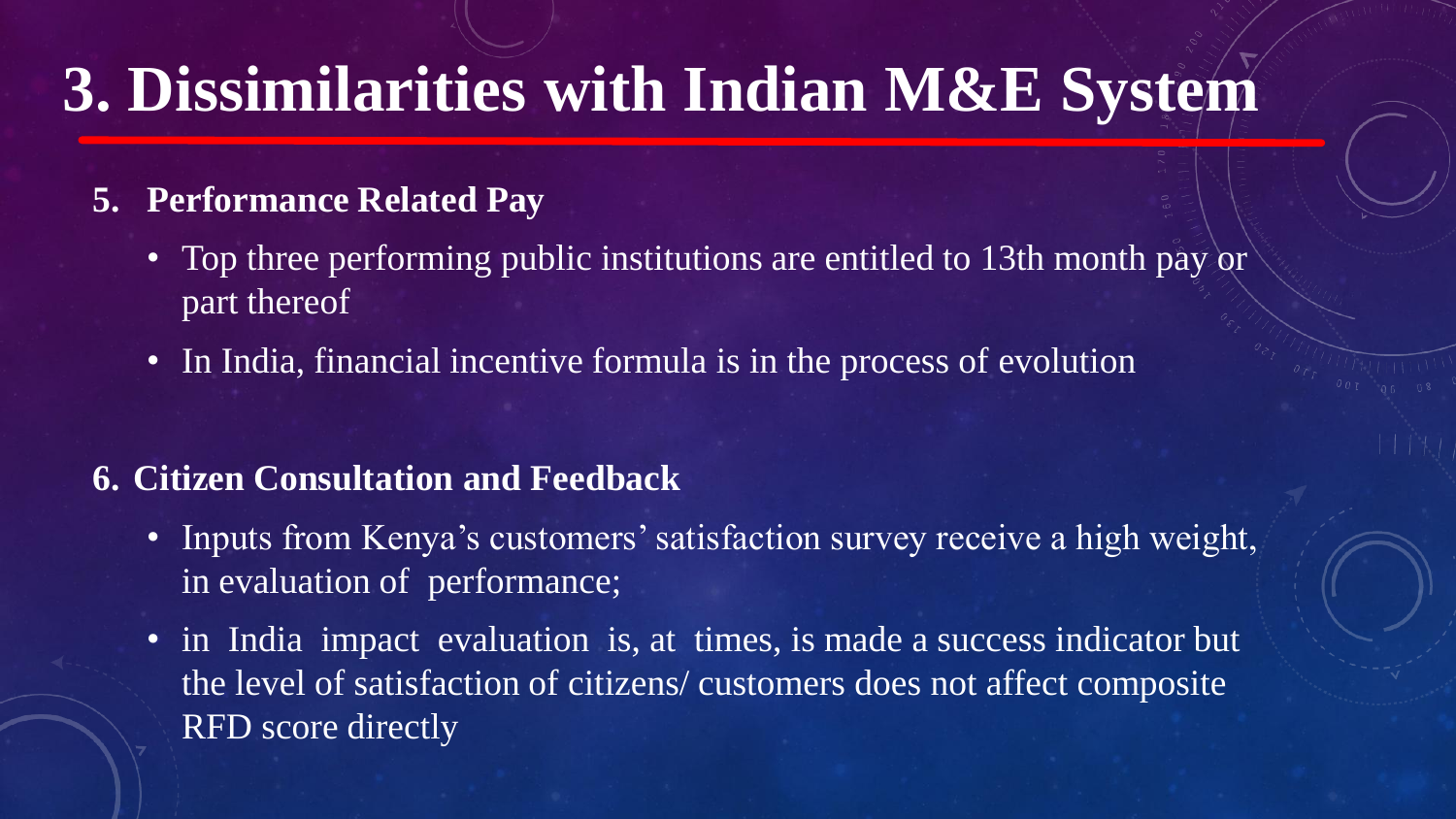## **5. Lessons for India**

#### **1. Implementing PC in Local Authorities**

Kenya's experience in implementing PC in Local Authorities (now 47 counties) may be of great relevance to India where the next expansion of RFD system may embrace urban local bodies. With the promulgation of new constitution in Kenya the system is getting 'devolved' to 47 counties. In India, bigger ULBs-municipal corporations and Development Authorities - are around 200.

2. In addition, the role of client surveys for performance evaluation and publication of departmental performance ranking may be noted in particular while attempting to further improve upon the Indian System.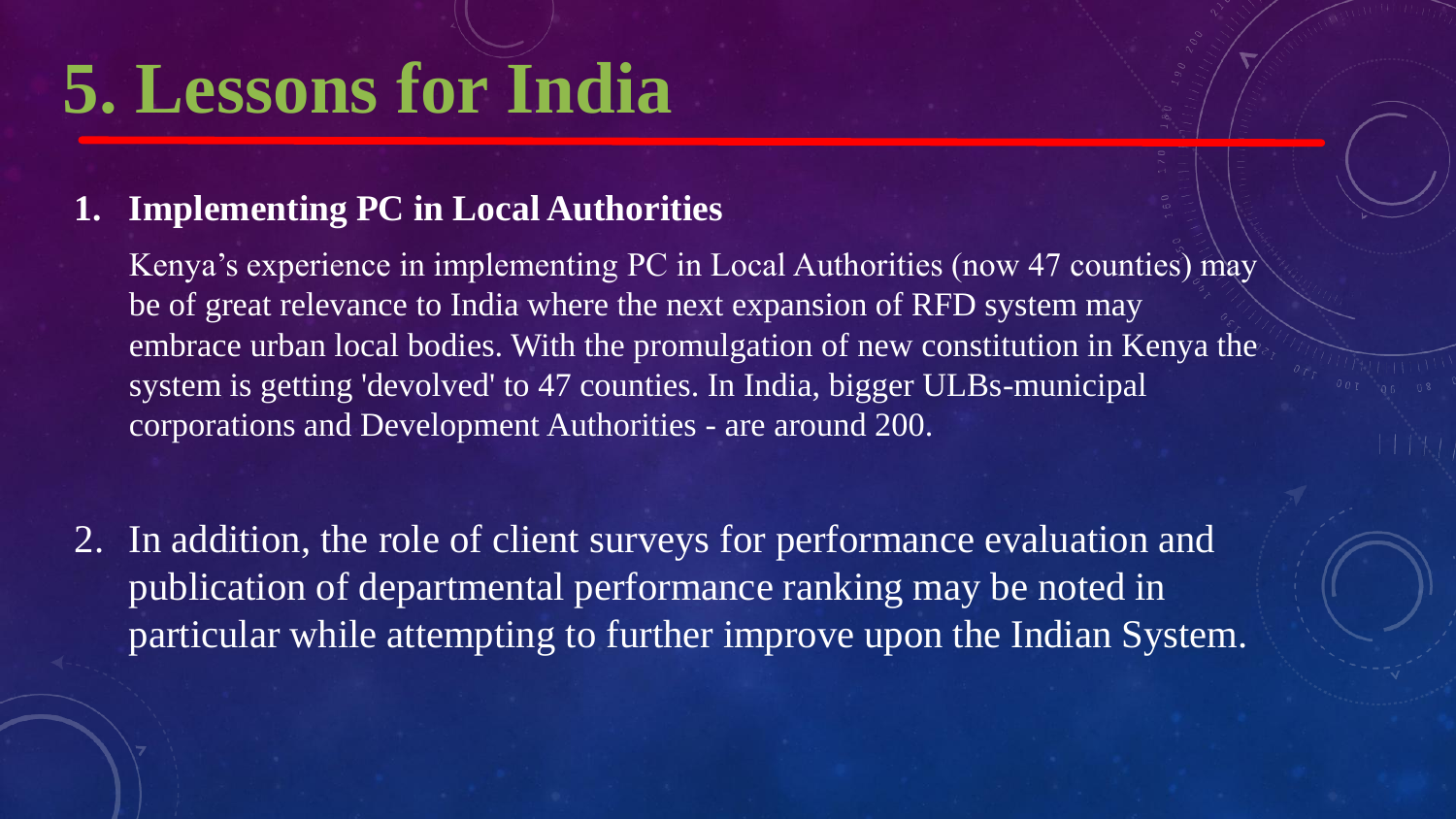## **5. Lessons for India**

#### **3. Focus on Stronger Linkage between** :

- processes of planning, budgeting and target setting
- performance of the individual and performance of institutions; this simplifies and creates objective and undisputable criteria for dispensing rewards and sanctions.
- **4. Effective harmonization between Citizens' Service Charters and feedback from Customer Satisfaction Surveys.**
- **5. Inter-institutional Dependencies**

The Indian GPM should design a system, preferably at the level of negotiation, to cater for collaborations expected from different institutions to drive success in other institutions and avoidance of duplications or even actions that frustrate programme implementation by other public institutions.